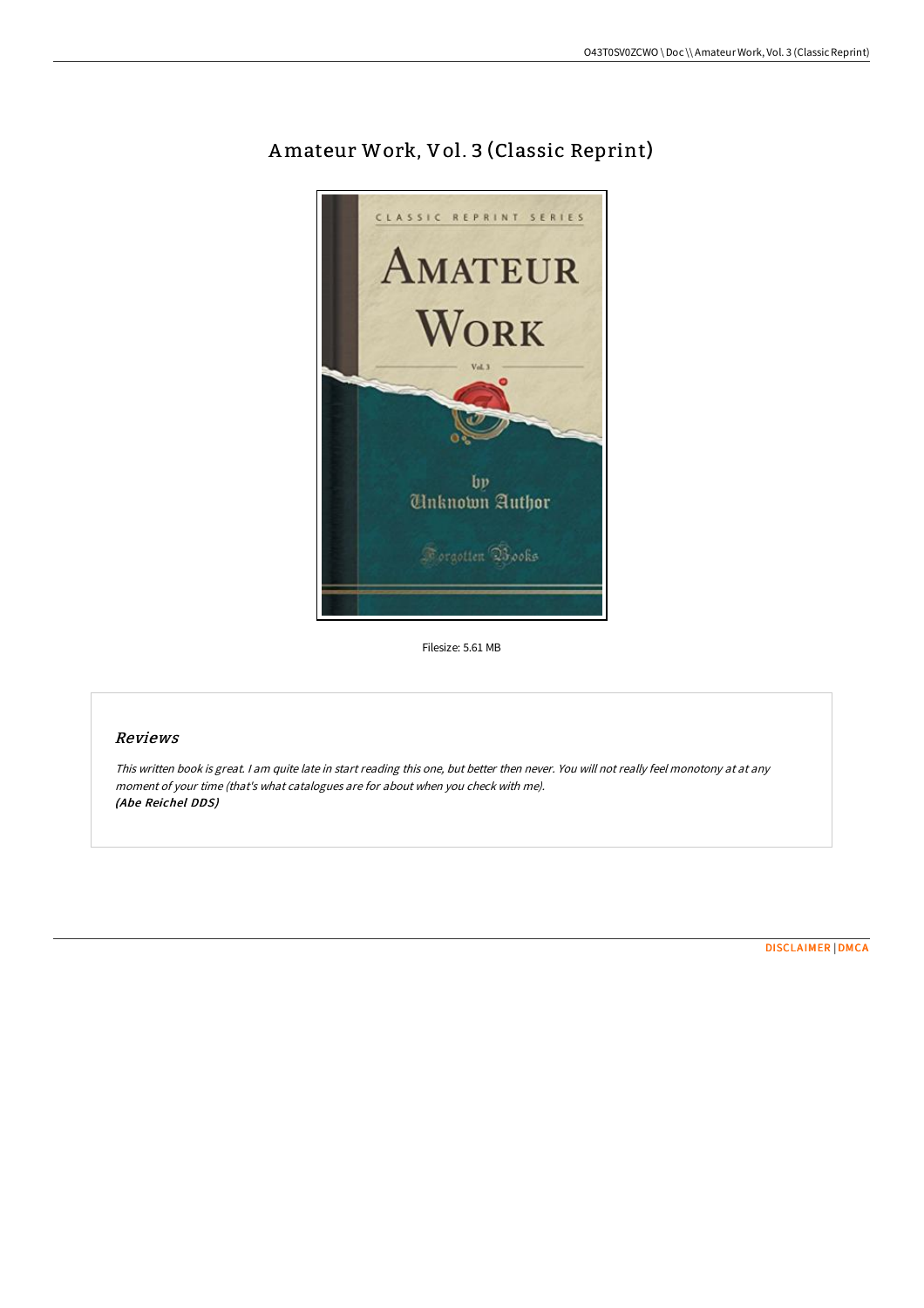## AMATEUR WORK, VOL. 3 (CLASSIC REPRINT)



To download Amateur Work, Vol. 3 (Classic Reprint) PDF, please access the link under and save the file or gain access to additional information which might be have conjunction with AMATEUR WORK, VOL. 3 (CLASSIC REPRINT) ebook.

Forgotten Books. Paperback. Condition: New. 356 pages. Dimensions: 9.0in. x 6.0in. x 0.7in.Excerpt from Amateur Work, Vol. 3In Fig. 2 is shown a knife switch drawn to a slightly larger scale than Fig. 1, showing the detaits more clearly. The rails are not cut for this form of switch as in the stub switch. The outside rail b, is curved straight while the inside rail is curved to form the end of the switch, and terminates in a point at the frog in the inside rail of the adjoining track. Take a piece of rail and file the end down to a long thin point and raise the flange so that it will clear the flange of the rail against which it lays. There should be no abrupt change at this point but the tapered end should lead away from the rail very gradually for at least a distance equal to the gouge. Make two such pieces for each switch and bend one to the curve of the turnout as shown in Fig. 1. These tapered rails are connected together by tie-rods shown numbered in the figure as Nos. 1, 2, 3, and 4. These tie rods may be pieces of wire soldered to the rail flange and are provided to keep the rails the correct distance apart and move them simultaneously. The rails are fastened to the ties directly beyond the last tie-rod and the further away from the point that the first fastening occurs, the more flexible will the switch be. One of the tie-rods, generally No. 1, is extended to one side for attachment to a ground lever for throwing the switch. In this case the wire may be bent down slightly to allow it to pass beneath the rail. The frog will present the greatest difficulty...

 $\sqrt{m}$ Read [Amateur](http://digilib.live/amateur-work-vol-3-classic-reprint-1.html) Work, Vol. 3 (Classic Reprint) Online  $\mathbf{m}$ [Download](http://digilib.live/amateur-work-vol-3-classic-reprint-1.html) PDF Amateur Work, Vol. 3 (Classic Reprint)